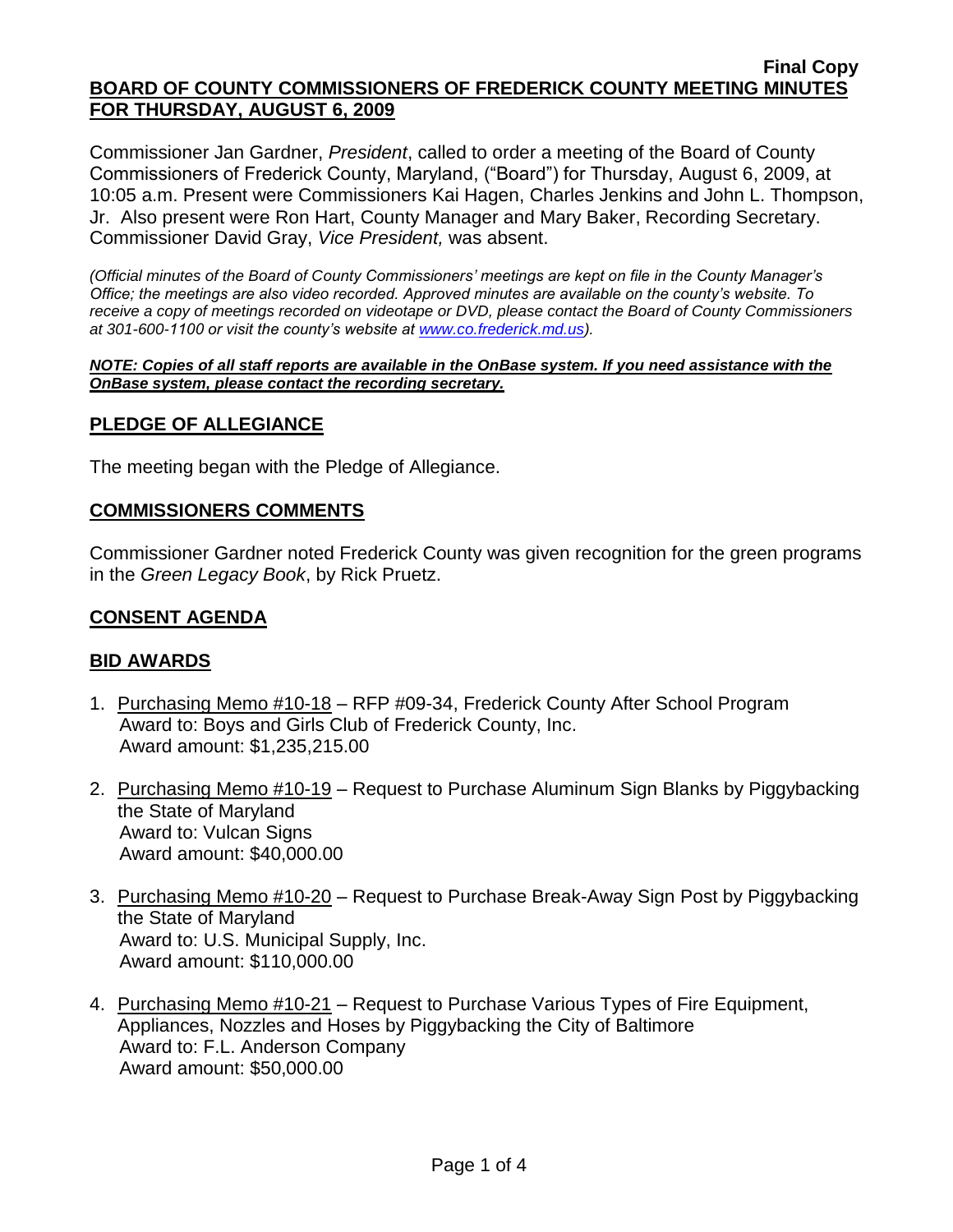- 5. Purchasing Memo #10-22 Request to Purchase Various Types of Fire Equipment, Appliances, Nozzles and Hoses by Piggybacking Montgomery County Award to: Witmer Public Safety Group Inc. t/a Mason Dixon Fire Equipment Award amount: \$75,000.00
- 6. Purchasing Memo #10-24 Request to Purchase Various Types of Fire Equipment, Appliances, Nozzles and Hoses by Piggybacking Prince Georges County, Montgomery County, Baltimore County and Fairfax, VA Award to: Municipal Emergency Services, Inc. Award amount: \$100,000.00
- 7. Purchasing Memo #10-30 Bid #10-01, Liquid Asphalt and Crack Sealing Materials Award to: Fleet Supply, Inc. and Chesapeake Supply Equipment Award amount: \$210,139.00

# **GRANTS**

- 1. Consideration of Money Follows the Person Grant Application Carolyn True and Nena Tierney, Citizens Services Division
- 2. Rapid Response/Early Intervention, FY 2010 Laurie Holden, Economic Development Division
- 3. Employer Outreach Services Contracts with Metropolitan Washington Council of Governments and Urban Trans Consultants, Inc. - Nancy Norris, Transit Services Division

# **CHANGE ORDERS**

- 1. Change Order Transfer Station Mike Marschner, Utilities and Solid Waste Management Division
- 2. FY 2009 Full Depth Reclamation of Various County Roadways, Contract No. C29919, Change Order No. 5 – Charles Nipe, Public Works Division

# **MISCELLANEOUS**

1. Nonrecurring Cost Included in the FY 2010 Budget – Mike Gastley, Finance Division

Commissioner Gray moved approval of the consent agenda as presented. Commissioner Hagen seconded the motion that passed 5-0.

# **ADMINISTRATIVE BUSINESS**

# **Bid Award - Purchasing Memo #10-27, Approval of Contract for Occupational Therapy Services for Developmental Center – Hal Good, Finance Division**

Mr. Good presented the purchasing memo.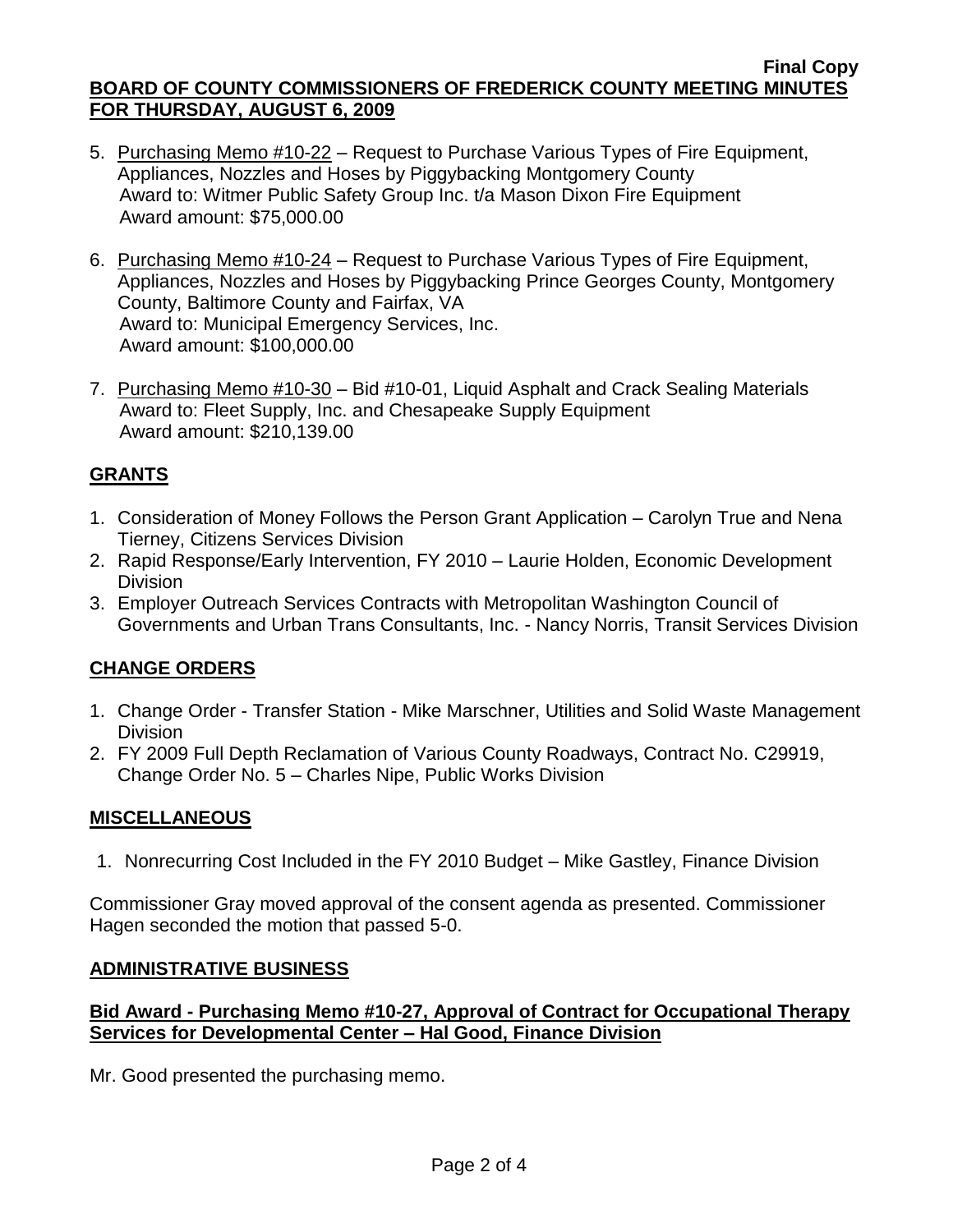Commissioner Gray moved approval of Purchasing Memo #10-27 as presented. Commissioner Hagen seconded the motion that passed 4-1 with Commissioner Thompson opposed.

# **Bid Award - Purchasing Memo #10-29, Approval of Contract for Pediatric Dentist Services for Developmental Center – Hal Good, Finance Division**

Mr. Good presented the purchasing memo.

Commissioner Gray moved approval of Purchasing Memo #10-29 as presented. Commissioner Hagen seconded the motion that passed 3-2 with Commissioners Jenkins and Thompson opposed.

# **Consideration of the Frederick County Department of Aging FY 2010 Area Plan and Senior Care Annual Plan - Carolyn True, Citizens Services Division**

Ms. True presented information regarding the approval of the FY 2010 area plan and senior care annual plan as required by the Older Americans Act, to demonstrate how the Area Agencies on Aging spends the federal and state funds that are allocated to each jurisdiction.

Public comment was taken from:

Mr. Ray Brown

Commissioner Hagen moved approval of the area plan and senior care annual plan as presented. Commissioner Gray seconded the motion.

Commissioner Thompson moved to amend the motion to strike racial profiling information. Commissioner Jenkins seconded the motion that failed 2-3 with Commissioners Gardner, Gray and Hagen opposed.

The motion made by Commissioner Hagen, seconded by Commissioner Gray, passed 4-1 with Commissioner Thompson opposed.

# **Residential Recycling Drop off Centers (DOC) Lease Format - Mike Marschner, Utilities and Solid Waste Management Division**

Mr. Marschner presented the residential recycling DOC lease agreement draft. The lease agreement was for space used for the residential recycling DOC located at 12 locations throughout the county.

Commissioner Gray moved to approve the DOC lease including a modification to make it retroactive to FY 2009. Commissioner Hagen seconded the motion that passed 5-0